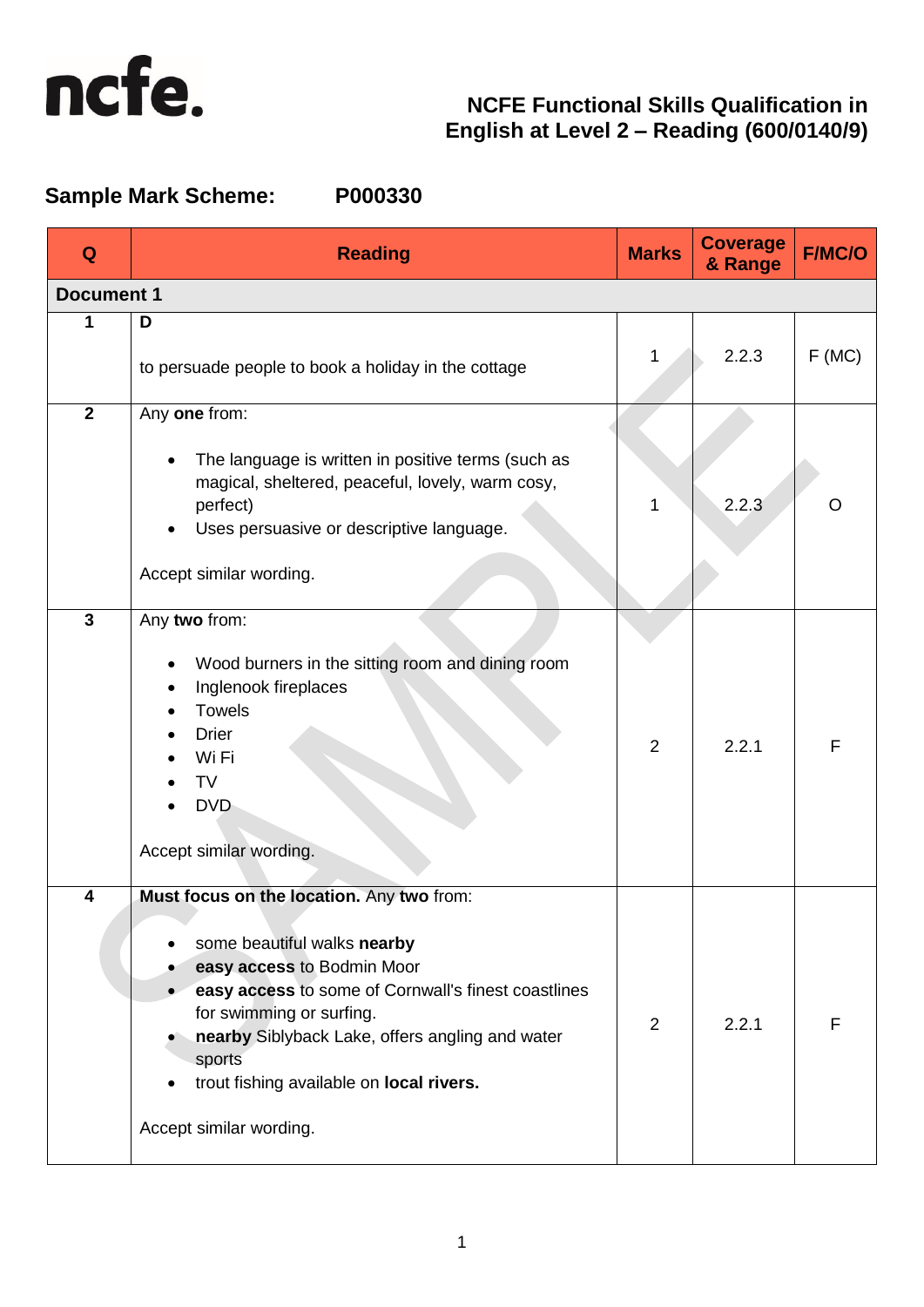

| Q                 | <b>Reading</b>                                                                                                                                                                                                                                                                                                                                                                                                                                                                                                                                                                                                                                                                                                                                                                                                                                                                                                                                                                                     | <b>Marks</b>   | <b>Coverage</b><br>& Range | <b>F/MC/O</b> |
|-------------------|----------------------------------------------------------------------------------------------------------------------------------------------------------------------------------------------------------------------------------------------------------------------------------------------------------------------------------------------------------------------------------------------------------------------------------------------------------------------------------------------------------------------------------------------------------------------------------------------------------------------------------------------------------------------------------------------------------------------------------------------------------------------------------------------------------------------------------------------------------------------------------------------------------------------------------------------------------------------------------------------------|----------------|----------------------------|---------------|
| 5                 | Any one from:<br>No smoking: 1 mark. Some of them might be<br>$\bullet$<br>smokers: 1 mark<br>Three bedrooms: 1 mark. Some people might not<br>$\bullet$<br>want to share a room: 1 mark<br>The village is a mile away: 1 mark. They might not<br>$\bullet$<br>want to walk in to the village: 1 mark<br>Off road parking for 1 car: 1 mark: They may arrive in<br>$\bullet$<br>more than one car: 1 mark<br>No mention of mobile phone access: 1 mark. They<br>$\bullet$<br>may want to use their mobile phones: 1 mark<br>Narrow lanes only suitable for small or medium sized<br>$\bullet$<br>cars: 1 mark They may have large cars: 1 mark<br>Only one dog allowed: 1 mark. They may have more<br>$\bullet$<br>than 1 dog: 1 mark<br>The stream may be dangerous for children: 1 mark<br>$\bullet$<br>List is not exhaustive. Accept any functional response.<br>The question is in two parts. Learners have to identify the<br>disadvantage for 1 mark and the reason for the second<br>mark. | $\overline{2}$ | 2.2.5                      |               |
| <b>Document 2</b> |                                                                                                                                                                                                                                                                                                                                                                                                                                                                                                                                                                                                                                                                                                                                                                                                                                                                                                                                                                                                    |                |                            |               |
| 6                 | A<br>you use too much electricity                                                                                                                                                                                                                                                                                                                                                                                                                                                                                                                                                                                                                                                                                                                                                                                                                                                                                                                                                                  | 1              | 2.2.3                      | F(MC)         |
| $\overline{7}$    | Any two from the following:<br>Staff will clean and prepare the cottage prior to arrival.<br>$\bullet$<br>1 mark<br>To send a reminder email about the balance and<br>$\bullet$<br>charge it to a credit card within 2 days. 1 mark<br>To place an extra £200 on a credit card as a deposit<br>which is refunded a week after departure, providing<br>there are no charges. 1 mark<br>To confirm an early check in or late checkout via email<br>$\bullet$<br>2 days before arrival, if the request is accepted. 1<br>mark<br>Accept similar wording.                                                                                                                                                                                                                                                                                                                                                                                                                                              | $\overline{2}$ | 2.2.1                      |               |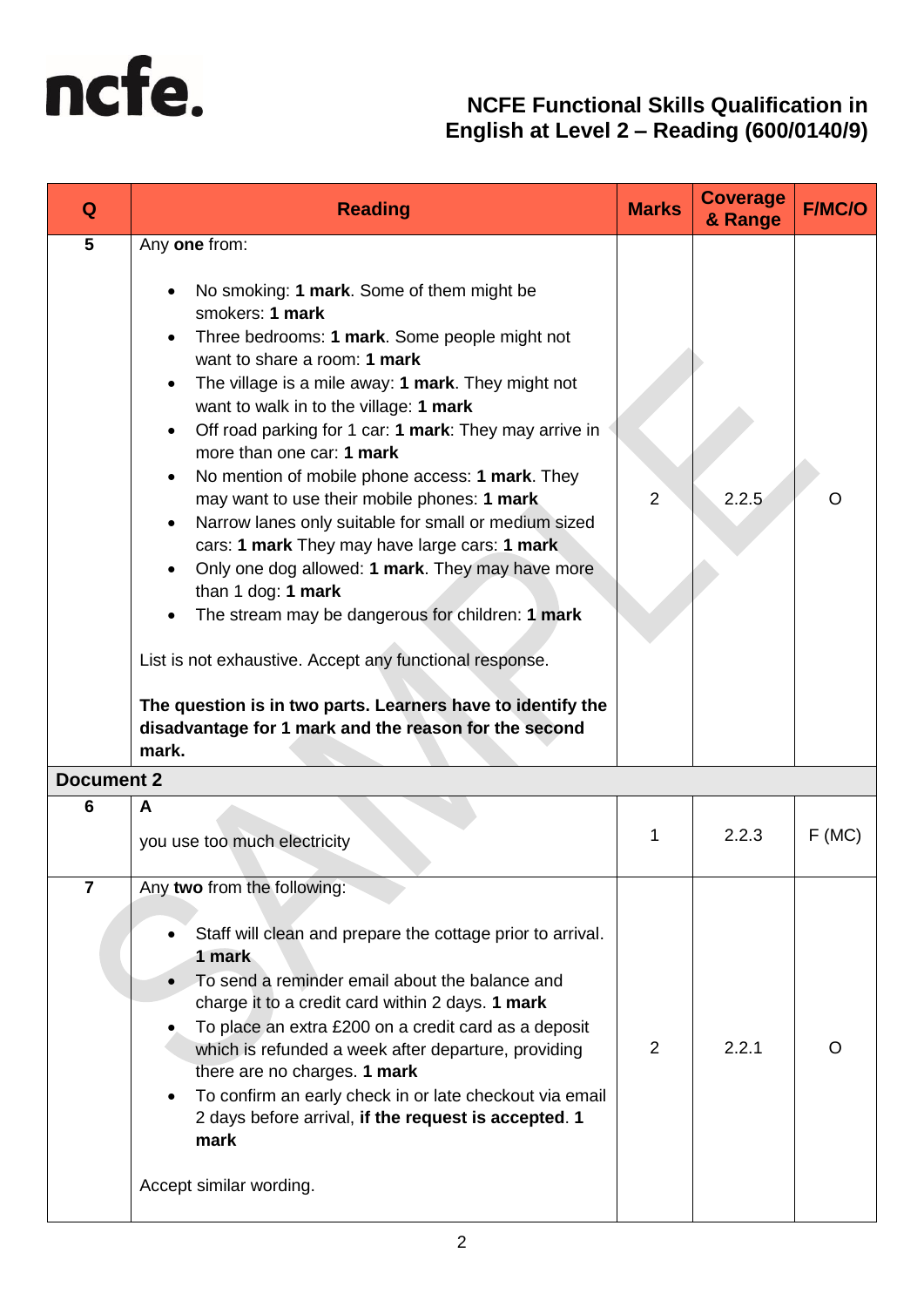

| Q | <b>Reading</b>                                                                                                                                                                                                                                                                                                                                                                                                                                                                                                                                                                                                                                                            | <b>Marks</b> | <b>Coverage</b><br>& Range | <b>F/MC/O</b> |
|---|---------------------------------------------------------------------------------------------------------------------------------------------------------------------------------------------------------------------------------------------------------------------------------------------------------------------------------------------------------------------------------------------------------------------------------------------------------------------------------------------------------------------------------------------------------------------------------------------------------------------------------------------------------------------------|--------------|----------------------------|---------------|
| 8 | Any two from the following:<br>If you lose the keys you have to pay for a replacement<br>set. 1 mark<br>You have to pay for any breakages. 1 mark<br>You won't get a refund if you cancel the holiday less<br>than 90 days before the arrival date. 1 mark<br>Accept similar wording.                                                                                                                                                                                                                                                                                                                                                                                     | 2            | 2.2.5                      |               |
| 9 | Any two from the following, but answers must be in<br>learner's own words:<br>Guests must pay for any and all damages. 1 mark<br>Guests will be charged £25 for every replacement set<br>of keys. 1 mark<br>The owner is not liable for any damage or theft. 1<br>mark<br>For cancellations less than 90 days before the arrival<br>date there will be no refunds. Guests will be liable for<br>all of the cost. 1 mark<br>For cancellations more than 90 days before the arrival<br>date, guests forfeit their deposit. 1 mark<br>Any extra cleaning must be paid for by the guest/there<br>are no staff to clean the cottage midweek. 1 mark<br>Accept similar wording. | 2            | 2.2.1                      |               |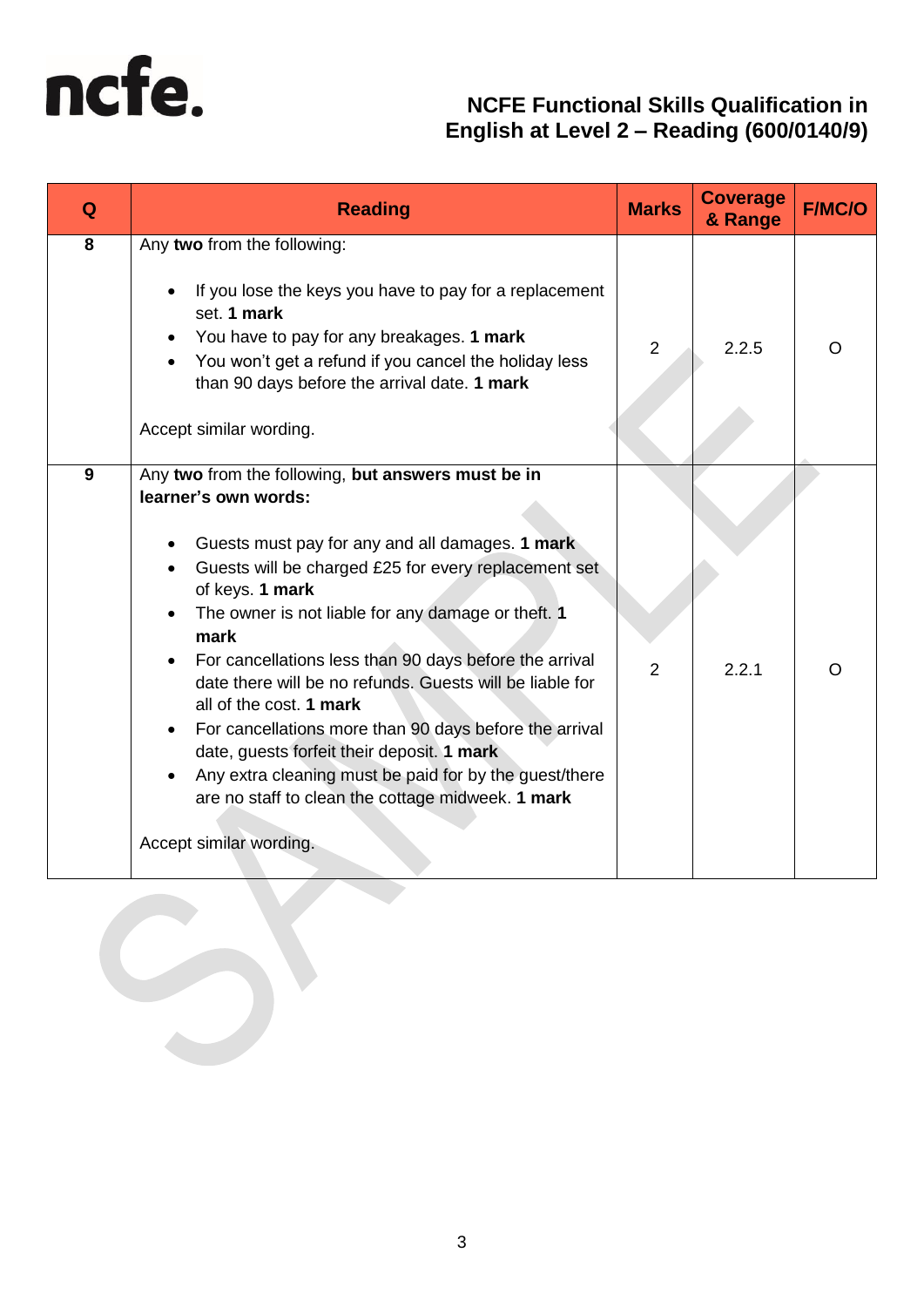

| Q                 | <b>Reading</b>                                                                                                                                                                                                                                                                                                                                                                                                                                           | <b>Marks</b>   | <b>Coverage</b><br>& Range | <b>F/MC/O</b> |
|-------------------|----------------------------------------------------------------------------------------------------------------------------------------------------------------------------------------------------------------------------------------------------------------------------------------------------------------------------------------------------------------------------------------------------------------------------------------------------------|----------------|----------------------------|---------------|
| 10                | An accurate description of the guests' responsibilities in the<br>learner's own words.<br>eg As a guest I would need to respect the rules and take care<br>of the property and its contents.<br><b>OR</b><br>Abide by the booking terms and conditions.<br><b>OR</b><br>Any two from the following list:<br>to leave the cottage in the same condition as upon<br>arrival<br>respect the owner's home<br>not smoke<br>pay a deposit<br>check out by 10am | $\overline{2}$ | 2.2.1                      | O             |
| <b>Document 3</b> |                                                                                                                                                                                                                                                                                                                                                                                                                                                          |                |                            |               |
| 11                | A<br>Review 1: Garden                                                                                                                                                                                                                                                                                                                                                                                                                                    | 1              | 2.2.4                      | F(MC)         |
| 12                | Two from the following (1 mark each up to 2 marks):<br>You have to buy more wood.<br>It's very secluded.<br>٠<br>There are tight and winding lanes.<br>It's difficult to find in the dark.<br>There is awkward parking.<br>It's cramped.<br>$\bullet$<br>It is damp and there is condensation.<br>There is no phone.<br>There is very poor mobile phone service.<br>Accept any functional response.                                                      | $\mathbf{z}$   | 2.2.4                      | Ő             |
| 13                | 'Wonderful weather!' 1 mark<br>It is ironic because it was not wonderful as it rained all the<br>time and was very cold. 1 mark<br>Accept similar wording.                                                                                                                                                                                                                                                                                               | 2              | 2.2.4                      | O             |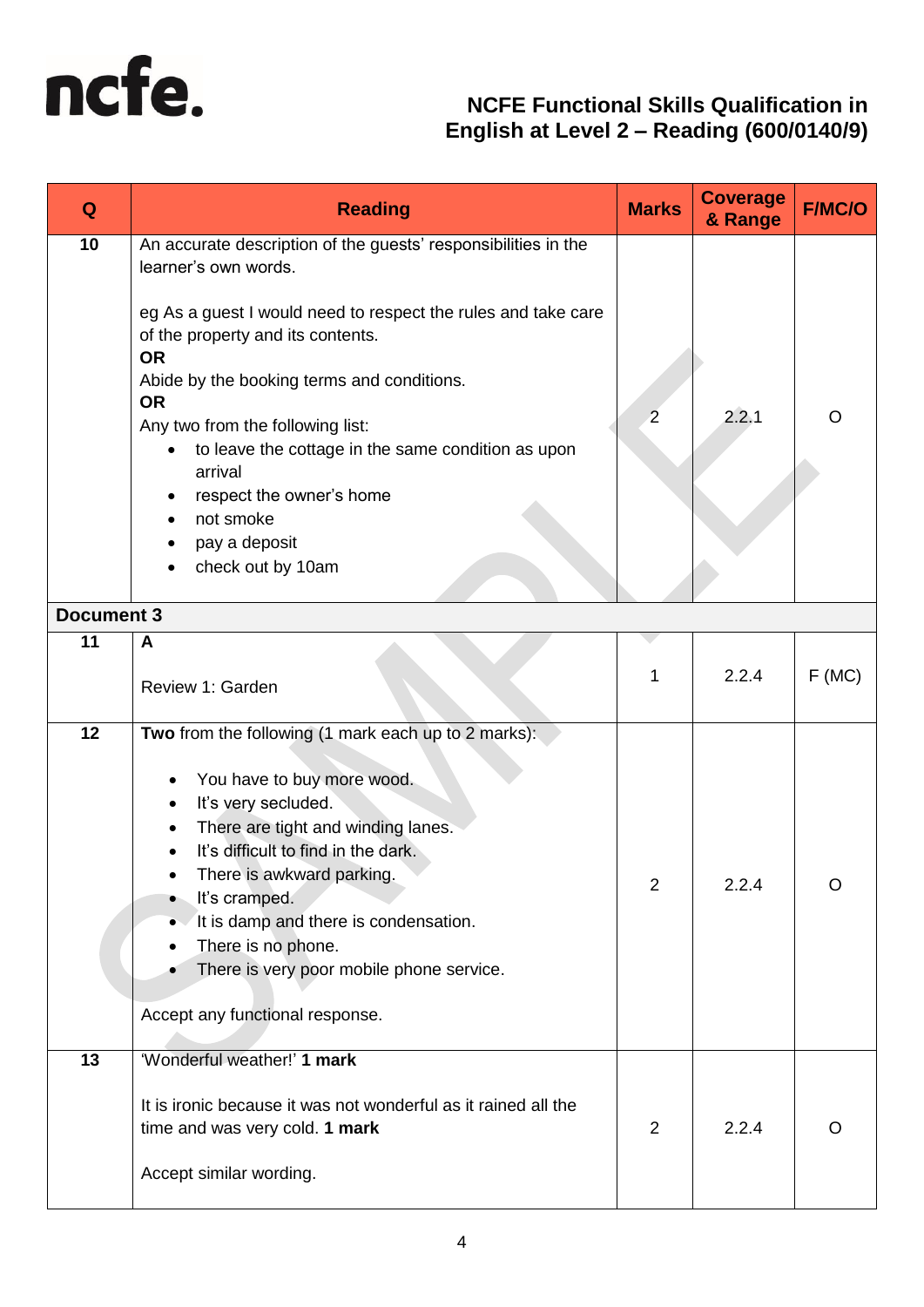

| Q  | <b>Reading</b>                                                                                                                                                                                                                                                                                                                                                                                                                                                                                                                        | <b>Marks</b> | <b>Coverage</b><br>& Range | <b>F/MC/O</b> |
|----|---------------------------------------------------------------------------------------------------------------------------------------------------------------------------------------------------------------------------------------------------------------------------------------------------------------------------------------------------------------------------------------------------------------------------------------------------------------------------------------------------------------------------------------|--------------|----------------------------|---------------|
| 14 | The positive points were about:<br>There was a fire lit to welcome them. 1 mark<br>The cottage being good for dogs. 1 mark<br>Accept similar wording, but learners must use their own<br>words.                                                                                                                                                                                                                                                                                                                                       | 2            | 2.2.2                      | F             |
| 15 | They both say that parking was a real problem. 1 mark<br>Gives a description of the parking issue. 1 mark<br>Accept similar wording.                                                                                                                                                                                                                                                                                                                                                                                                  | $2^{\circ}$  | 2.2.2                      | F             |
| 16 | Accept the following possible answers.<br>1. One of the reviews describes the cottage as cramped<br>and having problems with damp and condensation,<br>and not being very modernised. The owner's<br>description of the cottage says that it has been fully<br>modernised.<br>2. In the description of the cottage, it says that there is<br>ample parking but two of the reviewers say that<br>parking is awkward or difficult.<br>Learners must give correctly opposing views to gain<br>these marks $-2$ or 0                      | 2            | 2.2.2                      | $\Omega$      |
| 17 | Learners should make a decision about whether or not they<br>are going to recommend a stay in the cottage based on the<br>information given in the scenario.<br>Then they need to write a reasonable description of why they<br>would, or would not, want to stay in the cottage based on<br>what is written in the documents.<br>Give 1 mark for valid recommendation that relates to<br>outdoor activities. Give an additional mark that<br>references the number in the party/features of the<br>cottage (1 bathroom/parking etc). | 2            | 2.2.5                      | O             |

| <b>Total marks:</b> | 30 |
|---------------------|----|
| Pass mark:          | 22 |